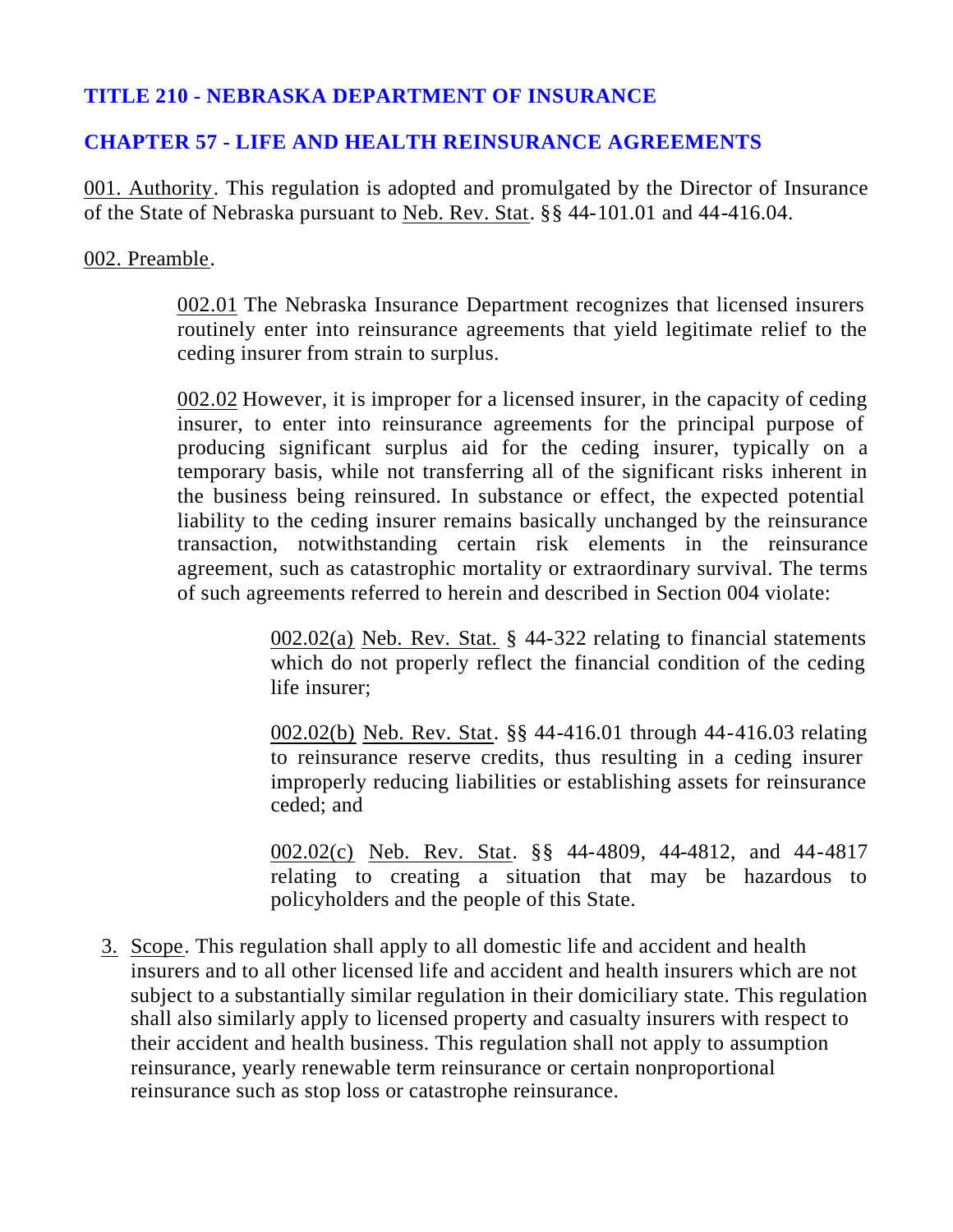### 004. Accounting requirements.

004.01 No insurer subject to this regulation shall, for reinsurance ceded, reduce any liability or establish any asset in any financial statement filed with the Department if, by the terms of the reinsurance agreement, in substance or effect, any of the following conditions exist:

> 004.01(a) Renewal expense allowances provided or to be provided to the ceding insurer by the reinsurer in any accounting period, are not sufficient to cover anticipated allocable renewal expenses of the ceding insurer on the portion of the business reinsured, unless a liability is established for the present value of the shortfall (using assumptions equal to the applicable statutory reserve basis on the business reinsured). Those expenses include commissions, premium taxes and direct expenses including, but not limited to, billing, valuation, claims and maintenance expected by the company at the time the business is reinsured;

> 004.01(b) The ceding insurer can be deprived of surplus or assets at the reinsurer's option or automatically upon the occurrence of some event, such as the insolvency of the ceding insurer, except that termination of the reinsurance agreement by the reinsurer for nonpayment of reinsurance premiums or other amounts due, such as modified coinsurance reserve adjustments, interest and adjustments on funds withheld, and tax reimbursements, shall not be considered to be such a deprivation of surplus or assets;

> 004.01(c) The ceding insurer is required to reimburse the reinsurer for negative experience under the reinsurance agreement, except that neither offsetting experience refunds against current and prior years' losses under the agreement nor payment by the ceding insurer of an amount equal to the current and prior years' losses under the agreement upon voluntary termination of in force reinsurance by the ceding insurer shall be considered such a reimbursement to the reinsurer for negative experience. Voluntary termination does not include situations where termination occurs because of unreasonable provisions which allow the reinsurer to reduce its risk under the agreement. An example of such a provision is the right of the reinsurer to increase reinsurance premiums or risk and expense charges to excessive levels forcing the ceding company to prematurely terminate the reinsurance treaty;

> 004.01(d) The ceding insurer must, at specific points in time scheduled in the agreement, terminate or automatically recapture all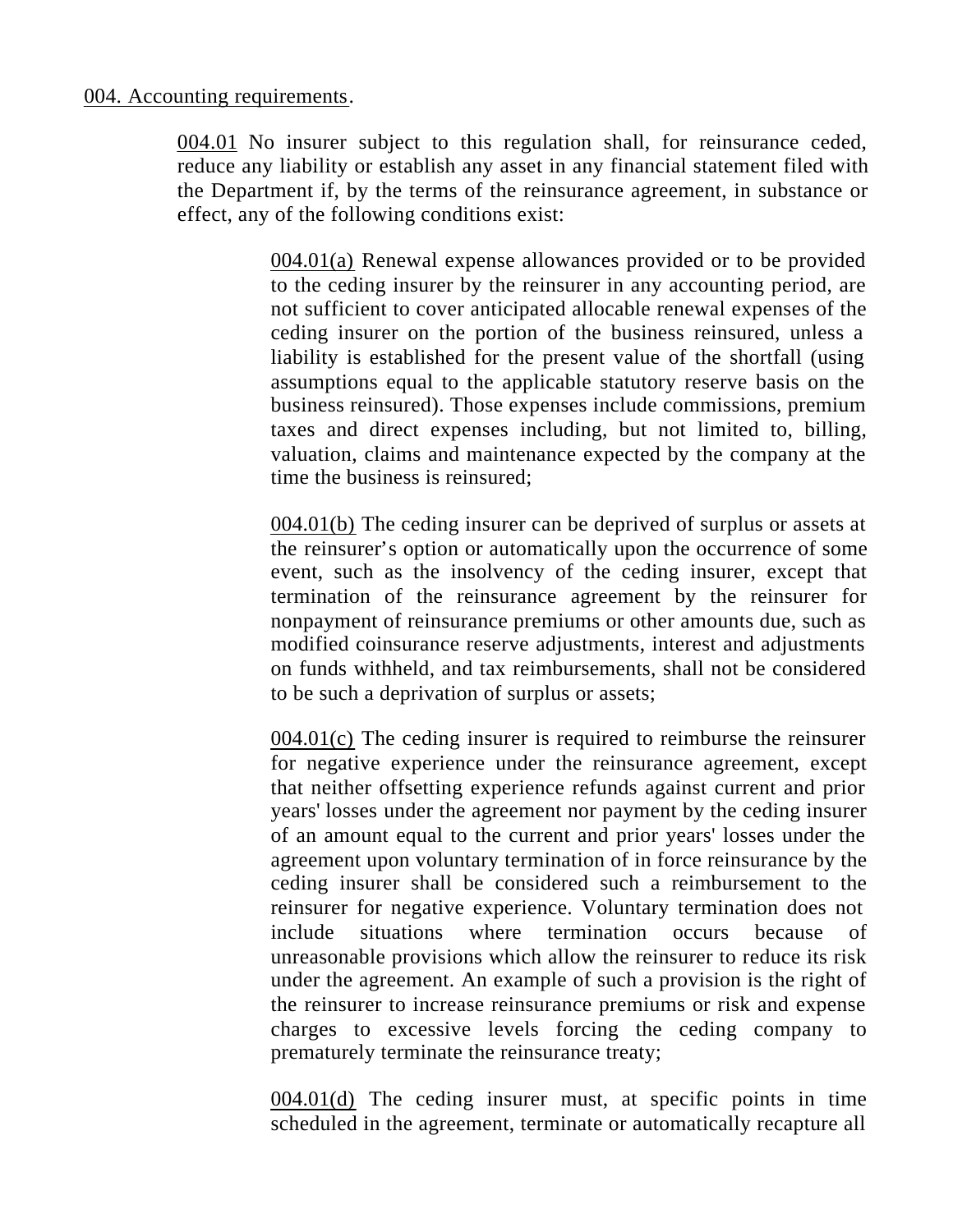or part of the reinsurance ceded;

004.01(e) The reinsurance agreement involves the possible payment by the ceding insurer to the reinsurer of amounts other than from income realized from the reinsured policies. For example, it is improper for a ceding company to pay reinsurance premiums, or other fees or charges to a reinsurer which are greater than the direct premiums collected by the ceding company;

004.01(f) The treaty does not transfer all of the significant risk inherent in the business being reinsured. The following table identifies for a representative sampling of products or type of business, the risks which are considered to be significant. For products not specifically included, the risks determined to be significant shall be consistent with this table.

Risk categories:

- a. Morbidity
- b. Mortality
- c. Lapse

This is the risk that a policy will voluntarily terminate prior to the recoupment of a statutory surplus strain experienced at issue of the policy.

d. Credit Quality (C1)

This is the risk that invested assets supporting the reinsured business will decrease in value. The main hazards are that assets will default or that there will be a decrease in earning power. It excludes market value declines due to changes in interest rate.

e. Reinvestment (C3)

This is the risk that interest rates will fall and funds reinvested (coupon payments or monies received upon asset maturity or call) will therefore earn less than expected. If asset durations are less than liability durations, the mismatch will increase.

f. Disintermediation (C3)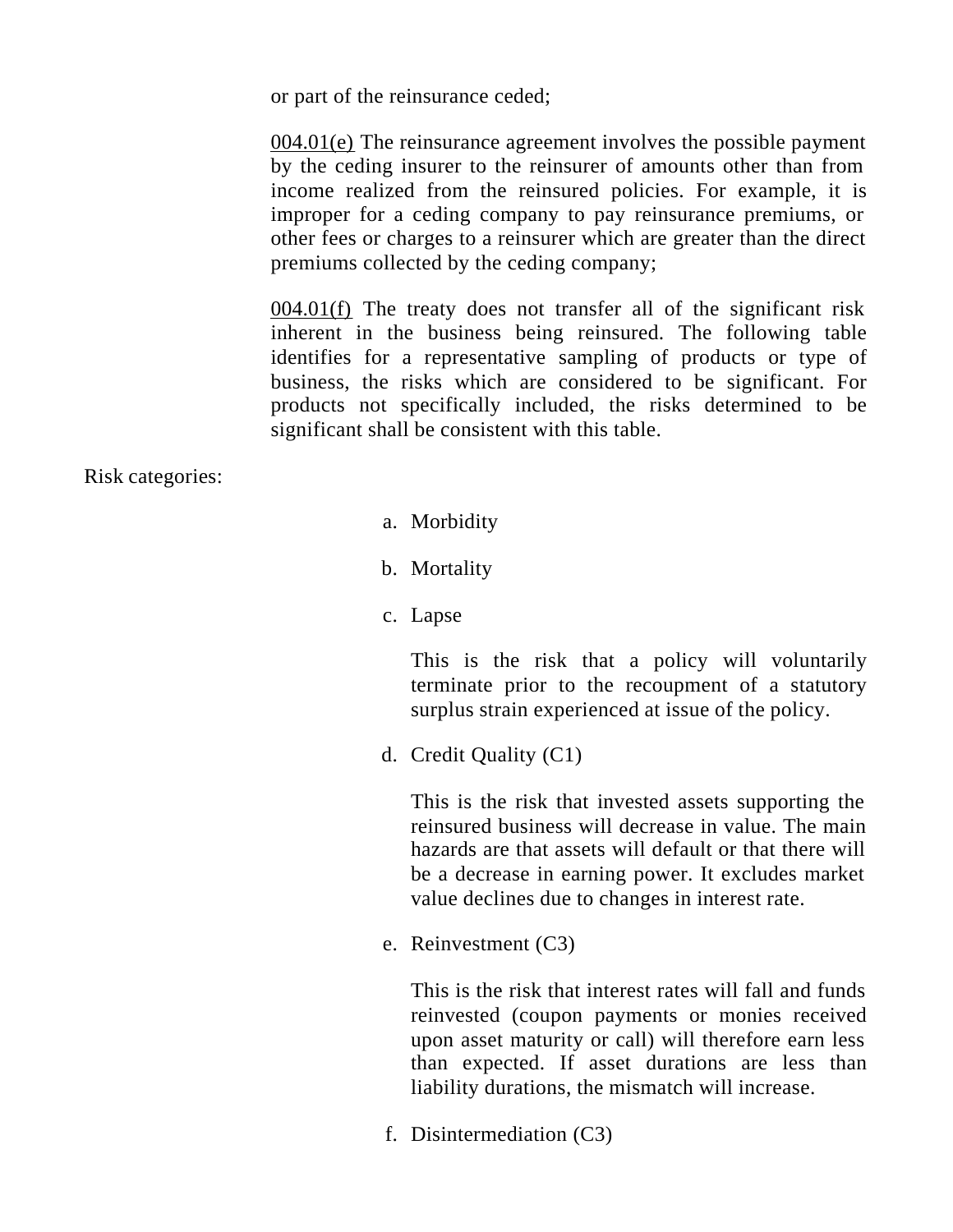This is the risk that interest rates rise and policy loans and surrenders increase or maturing contracts do not renew at anticipated rates of renewal. If asset durations are greater than the liability durations, the mismatch will increase. Policyholders will move their funds into new products offering higher rates. The company may have to sell assets at a loss to provide for these withdrawals.

+ - Significant 0 – Insignificant

#### RISK CATEGORY

#### a b c d e f

Health Insurance – other than  $LTC/LTD^* + 0 + 000$ 

Health Insurance –  $LTC/LTD^* + 0 + + + 0$ 

Immediate Annuities  $0 + 0 + 0$ 

Single Premium Deferred Annuities  $0\,0 + + + +$ 

Flexible Premium Deferred Annuities  $0\,0 + + + +$ 

Guaranteed Interest Contracts  $0\,0\,0 + + +$ 

Other Annuity Deposit Business  $0 \t0 + + + +$ 

Single Premium Whole Life  $0 + + + + +$ 

Traditional Non-Par Permanent  $0 + + + + +$ 

Traditional Non-Par Term  $0 + 0.000$ 

Traditional Par Permanent  $0 + + + + +$ 

Traditional Par Term  $0 + +0.000$ 

Adjustable Premium Permanent  $0 + + + + +$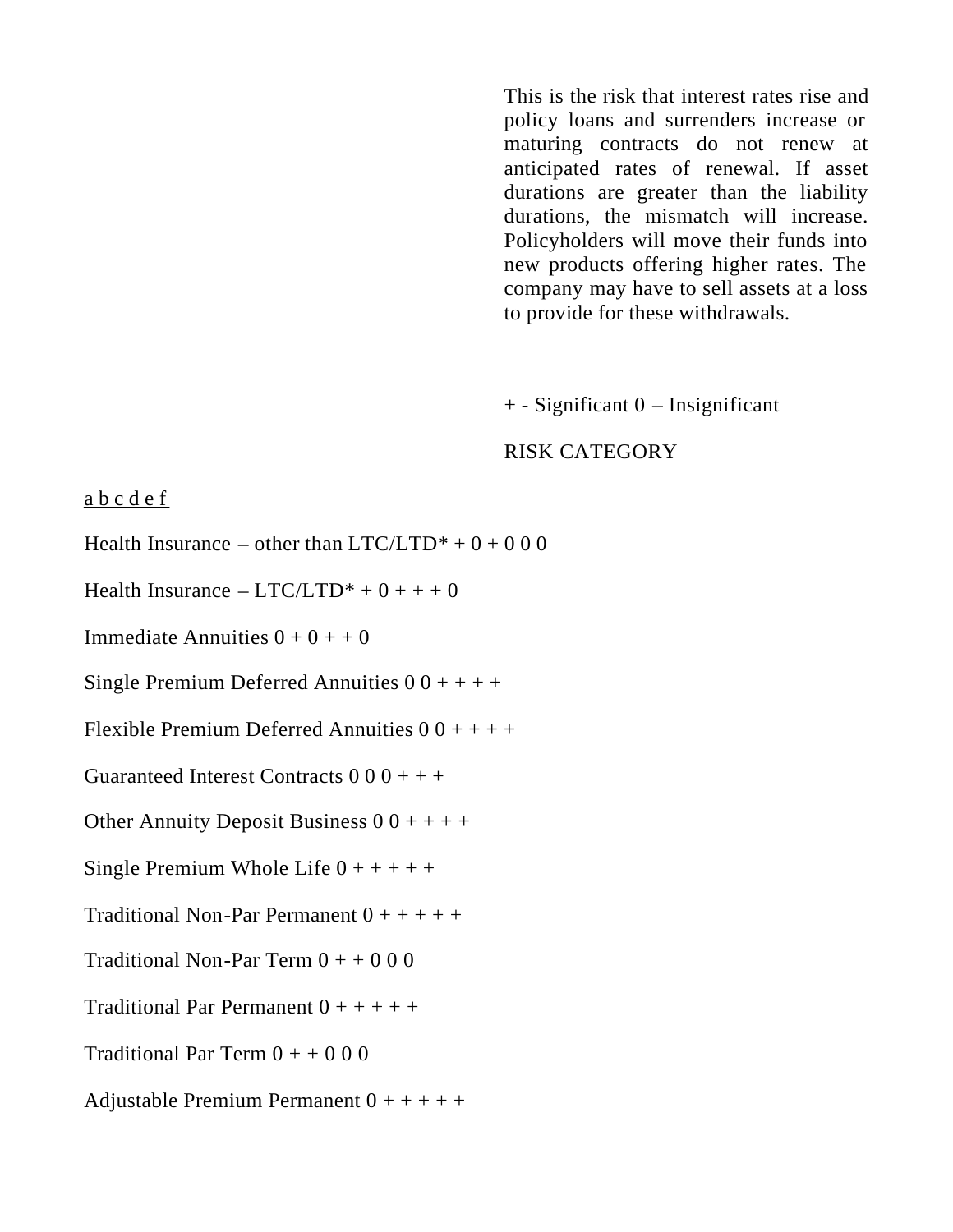Indeterminate Premium Permanent  $0 + + + + +$ 

Universal Life Flexible Premium  $0 + + + + +$ 

Universal Life Fixed Premium  $0 + + + + +$ 

Universal Life Fixed Premium  $0 + + + + + +$ 

dump-in premiums allowed

\*LTC = Long Term Care Insurance

LTD = Long Term Disability Insurance

 $004.01(g)(i)$  The credit quality, reinvestment, or disintermediation risk is significant for the business reinsured and the ceding company does not (other than for the classes of business excepted in Section  $004.01(g)(ii)$ ) either transfer the underlying assets to the reinsurer or legally segregate such assets in a trust or escrow account or otherwise establish a mechanism satisfactory to the Director which legally segregates, by contract or contract provision, the underlying assets.

 $004.01(g)(ii)$  Notwithstanding the requirements of Section 004.01  $(g)(i)$ , the assets supporting the reserves for the following classes of business and any classes of business which do not have a significant credit quality, reinvestment or disintermediation risk may be held by the ceding company without segregation of such assets:

- $\blacksquare$  Health Insurance LTC/LTD
- Traditional Non-Par Permanent
- Traditional Par Permanent
- Adjustable Premium Permanent
- <sup>n</sup> Indeterminate Premium Permanent
- Universal Life Fixed Premium

(no dump-in premiums allowed)

The associated formula for determining the reserve interest rate adjustment must use a formula which reflects the ceding company's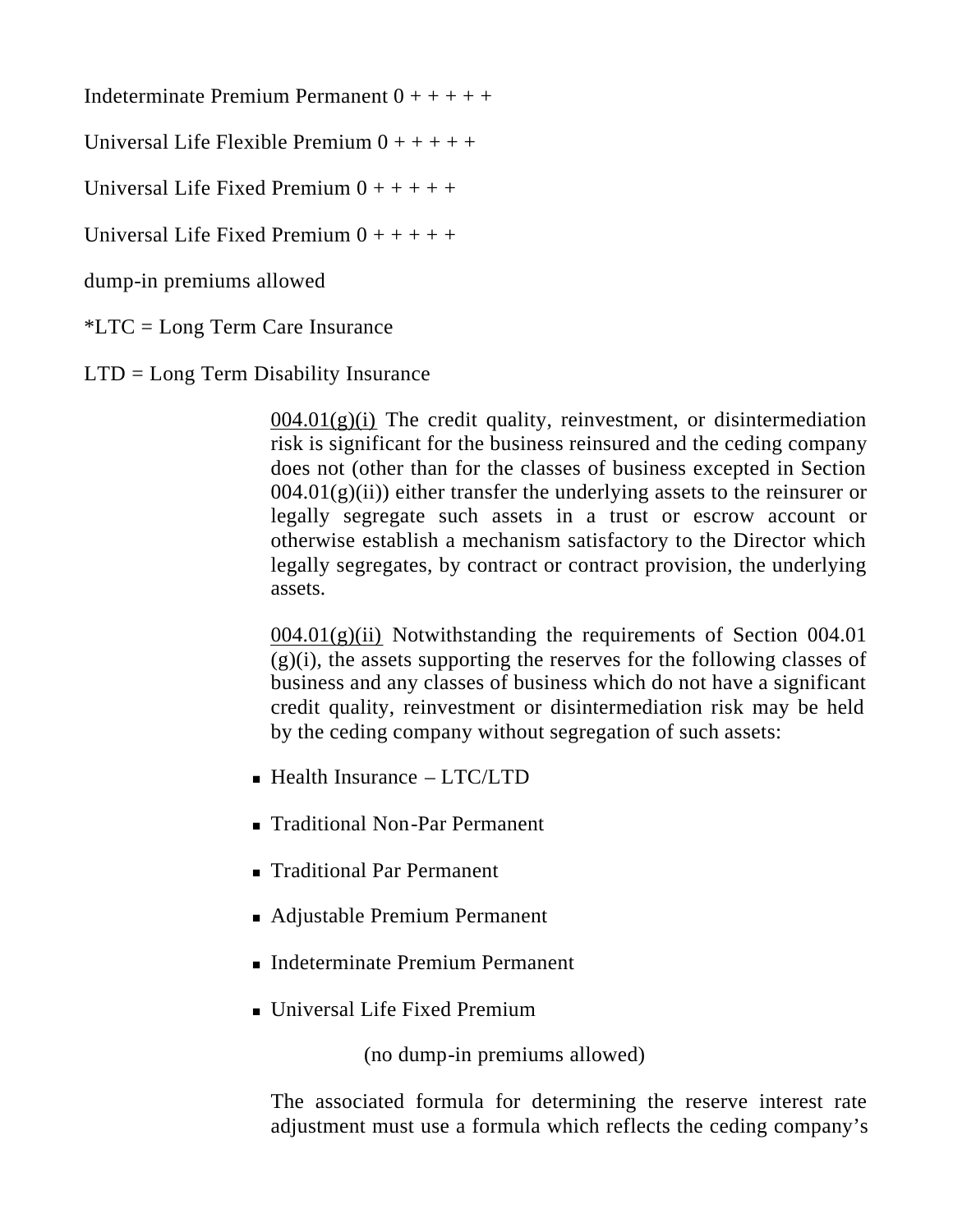investment earnings and incorporates all realized and unrealized gains and losses reflected in the statutory statement. The following is an acceptable formula:

 $Rate = 2(I + CG)$ 

 $X + Y - I - CG$ 

Where: I is the net investment income (Exhibit 2, Line 15, Column 7)

> CG is capital gains less capital losses (Exhibit 3, Line 11, Column 6, less Exhibit 4, Line 9, Column 4)

> X is the current year cash and invested assets (Page 2, Line 11, Column 4) plus investment income due and accrued (Page 2, Line 17, Column 4) less borrowed money (Page 3, Line 22, Column 1)

Y is the same as X but for the prior year

004.01(h) Settlements are made less frequently than quarterly or payments due from the reinsurer are not made in cash within ninety (90) days of the settlement date.

004.01(i) The ceding insurer is required to make representations or warranties not reasonably related to the business being reinsured.

004.01(j) The ceding insurer is required to make representations or warranties about future performance of the business being reinsured.

004.01(k) The reinsurance agreement is entered into for the principal purpose of producing significant surplus aid for the ceding insurer, typically on a temporary basis, while not transferring all of the significant risks inherent in the business reinsured and, in substance or effect, the expected potential liability to the ceding insurer remains basically unchanged.

004.02 Notwithstanding subsection 004.01, an insurer subject to this regulation may, with the prior approval of the Director, take such reserve credit or establish such asset as the Director may deem consistent with Nebraska insurance statutes, rules, or regulations, including actuarial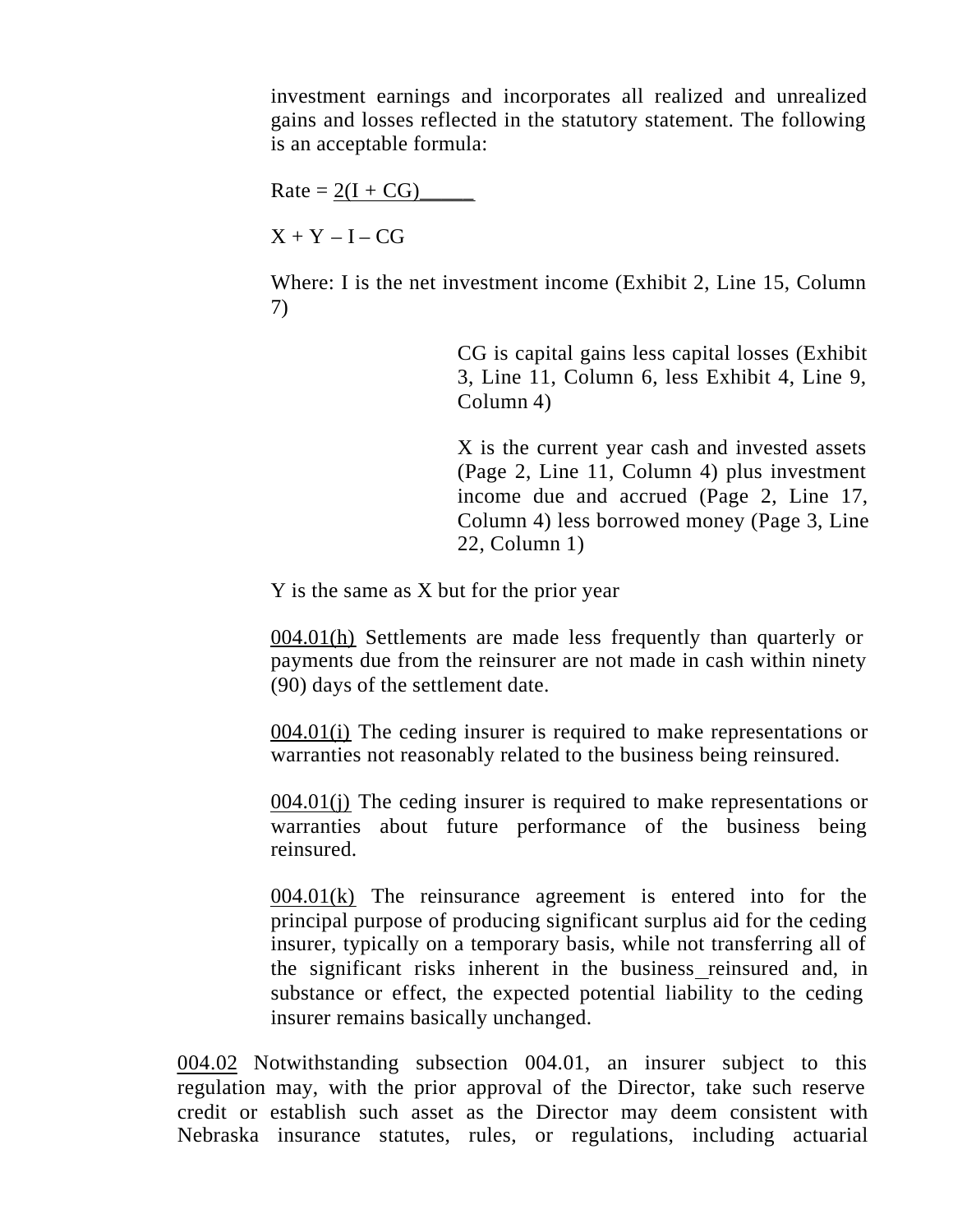interpretations or standards adopted by the Department.

004.03(a) Agreements entered into after the effective date of this regulation which involve the reinsurance of business issued prior to the effective date of the agreements, along with any subsequent amendments thereto, shall be filed by the ceding company with the Director within thirty (30) days from its date of execution. Each filing shall include data detailing the financial impact of the transaction. The ceding insurer's actuary who signs the financial statement actuarial opinion with respect to valuation of reserves shall consider this regulation and any applicable actuarial standards of practice when determining the proper credit in financial statements filed with this department. The actuary should maintain adequate documentation and be prepared upon request to describe the actuarial work performed for inclusion in the financial statements and to demonstrate that such work conforms to this regulation.

004.03(b) Any increase in surplus net of federal income tax resulting from arrangements described in Section 004.03(a) shall be identified separately on the insurer's statutory financial statement as a surplus item (aggregate writeins for gains and losses in surplus in the Capital and Surplus Account, page 4 of the Annual Statement) and recognition of the surplus increase as income shall be reflected on a net of tax basis in the "Reinsurance ceded" line, page 4 of the Annual Statement as earnings emerge from the business reinsured.

> [For example, on the last day of calendar year N, company XYZ pays a \$20 million initial commission and expense allowance to company ABC for reinsuring an existing block of business. Assuming a 34% tax rate, the net increase in surplus at inception is \$13.2 million (\$20 million - \$6.8 million) which is reported on the "Aggregate write-ins for gains and losses in surplus" line in the Capital and Surplus account. \$6.8 million (34% of \$20 million) is reported as income on the "Commissions and expense allowances on reinsurance ceded" line of the Summary of Operations.

> At the end of year  $N + 1$  the business has earned \$4 million. ABC has paid \$.5 million in profit and risk charges in arrears for the year and has received a \$1 million experience refund. Company ABC's annual statement would report \$1.65 million (66% of (\$4 million - \$1 million - \$.5 million) up to a maximum of \$13.2 million) on the "Commissions and expense allowance on reinsurance ceded" line of the Summary of Operations, and -\$1.65 million on the "Aggregate write-ins for gains and losses in surplus" line of the Capital and Surplus account. The experience refund would be reported separately as a miscellaneous income item in the Summary of Operations.]